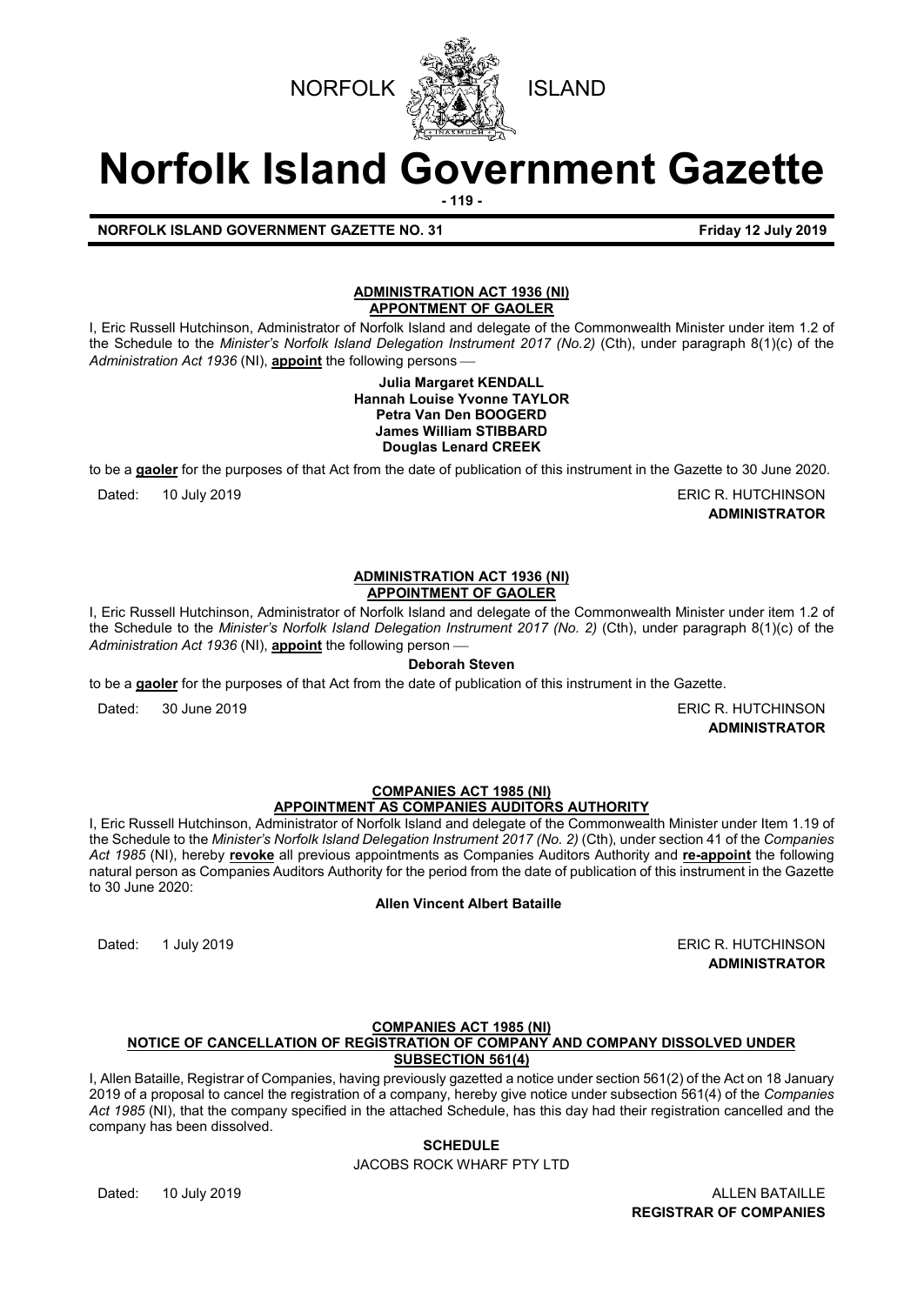# **COMPANIES ACT 1985 (NI)**

#### **NOTICE OF CANCELLATION OF REGISTRATION OF COMPANY AND COMPANY DISSOLVED UNDER SUBSECTION 595(3)**

I, Allen Bataille, Registrar of Companies, having previously gazetted a notice under section 595(2) of the Act of a proposal to cancel the registration of a company, hereby give notice under subsection 595(3) of the *Companies Act 1985* (NI), that the company specified in the attached Schedule, has this day had their registration cancelled and the company has been dissolved.

# **SCHEDULE**

CLURA PTY LTD

Dated: 10 July 2019 ALLEN BATAILLE **REGISTRAR OF COMPANIES**

# **ASSOCIATIONS INCORPORATION ACT 2005 (NI) NOTICE OF RESOLUTION SECTION 27(2)**

Under Section 27(2) of the *Associations Incorporation Act 2005* (NI) and in the matter of the Ellen Tanner Foundation Incorporated– Notice is hereby given that at the Annual General Meeting the resolution set out below was duly passed.

1. To transfer all its funds into the Roman Catholic Church

2. That the Association commences winding up.

This notice has been approved by the Registrar of Associations.

Dated: 27 June 2019 TONY PERRY

**PRESIDENT**

# **NOTICE OF INTENTION TO APPLY FOR LETTERS OF ADMINISTRATION—NO WILL**

In the Supreme Court of Norfolk Island

Probate jurisdiction

In the estate of Nicholas Andrew, late of 59E Mill Road, Norfolk Island, deceased.

I, Rosemary Andrew, the mother of the deceased person, intend to apply to the Court not less than 14 days, and not more than 3 months, after the day this notice is published for letters of administration of the estate of the deceased person to be granted to me.

I will also apply to reduce the administration bond to nil.

All documents in relation to the estate may be served on me at the following address for service:

McIntyres Lawyers PO Box 93 Leeside Arcade Taylors Road Norfolk Island

Creditors of the estate are required to send particulars of their claims to the address for service.

Dated: 12 July 2019 12 July 2019

#### **SOLICITOR FOR THE APPLICANT**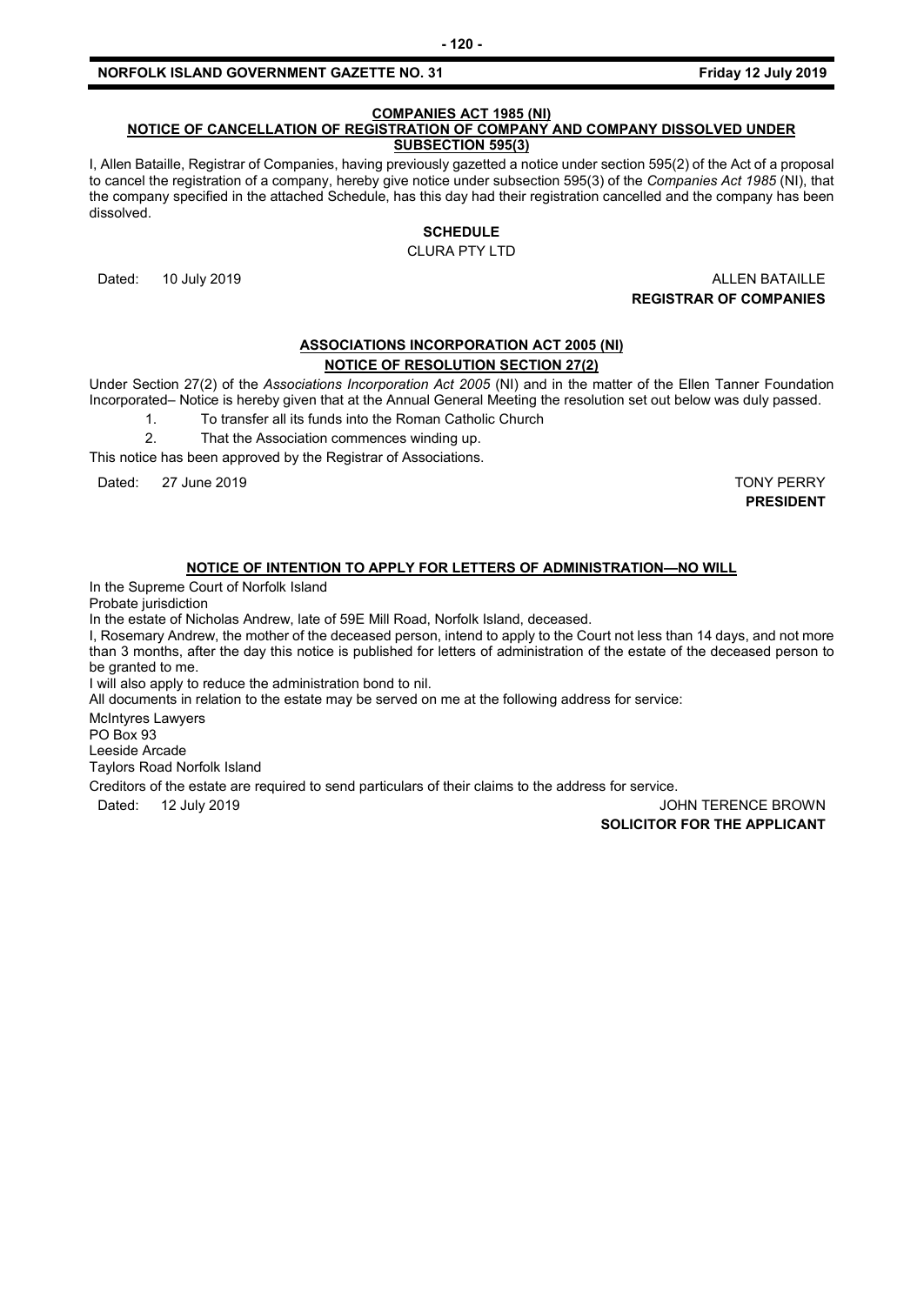#### **PLANNING ACT 2002 (NI) – SECTION 48 NOTICE**

The following Development Applications for permissible (with consent) use or development of land have been determined under the *Planning Act 2002* (NI).

| <b>DA Number</b> | Applicant                                                                   | Location                                                         | <b>Proposed Use</b><br>and/or Development                                         | <b>Decision</b>                                    |
|------------------|-----------------------------------------------------------------------------|------------------------------------------------------------------|-----------------------------------------------------------------------------------|----------------------------------------------------|
| DA.BA 4/2019     | Norfolk Island Pistol<br>Association, PO Box<br>744. Norfolk Island<br>2899 | Portion 109a(rem), 321<br>Anson Bay Road,<br>Norfolk Island 2899 | Outdoor Sport and<br>Recreation Facility:<br><b>Relocation of Building</b>        | Approved, 9 July<br>2019, subject to<br>conditions |
| DA 6/2019        | E Ryves and<br>Z Sanders,<br>PO Box 626. Norfolk<br>Island 2899             | Portion 108b1.<br>47 Anson Bay Road,<br>Norfolk Island 2899      | Change of Use to add<br>Food Premises and<br>Shop as additional<br>permitted uses | Approved, 9 July<br>2019, subject to<br>conditions |
| DA 7/2019        | J F and T Anderson,<br>PO Box 324.<br>Norfolk Island 2899                   | Portion 19c,<br>68 Two Chimneys<br>Road.<br>Norfolk Island 2899  | Subdivision - Major:<br>Create one additional<br>lot                              | Approved, 9 July<br>2019, subject to<br>conditions |
| DA.BA 8/2019     | L A Rodgers,<br>PO Box 344, Norfolk<br>Island 2899                          | Portion 39r27, Taylors<br>Road, Norfolk Island<br>2899           | Earthworks in excess<br>of 100 m3                                                 | Approved, 9 July<br>2019, subject to<br>conditions |

# **Public Inspection**

The Notice of Decision and accompanying documents for these Approvals may be inspected, free of charge, during business hours at the Planning Office of the Norfolk Island Regional Council, New Military Barracks, Kingston.

#### **Reviewable Decisions**

Decisions made in relation to development applications are reviewable decisions within the meaning of subsection 78(1) of the *Planning Act 2002* (NI). The applicant or any person who made a written public submission about the development application has the right to apply to the Administrative Review Tribunal or the Administrative Appeals Tribunal for review of a decision on a development application. An application for a review must be lodged within 28 days of the date the decision was given.

# Dated: 9 July 2019 **Dated: 9 July 2019 SENIOR STRATEGIC PLANNER**

# **PLANNING ACT 2002 (NI) – SUBSECTION 43(1) NOTICE DEVELOPMENT APPLICATION**

# **1. Development Application No.: DA.BA 16/2019**

| Applicant:            | K A Evans                                                                               |
|-----------------------|-----------------------------------------------------------------------------------------|
|                       | PO Box 260, NORFOLK ISLAND 2899,                                                        |
| Location:             | Portion(s) Lot: 12 Sec: 33 Por: 110a1 Sh: 88, 352 Anson Bay Road NORFOLK<br>ISLAND 2899 |
| Proposed Development: | Residence - Dual Occupancy: Construct one additional dwelling                           |
| Zone:                 | Rural                                                                                   |
| Category:             | Permissible (with consent)                                                              |

#### **Public Exhibition**

This Development Application may be inspected, during business hours, at the Planning Office at the Norfolk Island Regional Council, New Military Barracks, Kingston.

#### **Submission**

Any person may, during the period between Monday 8 July 2019 and Monday 22 July 2019, make written submissions to the General Manager about this Development Application. All submissions must state the relevant Development Application number. All submissions must be signed by at least one person making the submission. If a submission objects to the proposed development, the grounds for objections must be specified in the submission.

#### **Reviewable decisions**

Decisions made on this Development Application under the *Planning Act 2002* (NI) are reviewable decisions within the meaning of subsection 78(1) of the Act.

Dated: 2 July 2019 2019 2000 12:00 12:00 12:00 12:00 12:00 12:00 12:00 12:00 12:00 12:00 12:00 12:00 12:00 12:00 12:00 12:00 12:00 12:00 12:00 12:00 12:00 12:00 12:00 12:00 12:00 12:00 12:00 12:00 12:00 12:00 12:00 12:00 1 **SENIOR STRATEGIC PLANNER**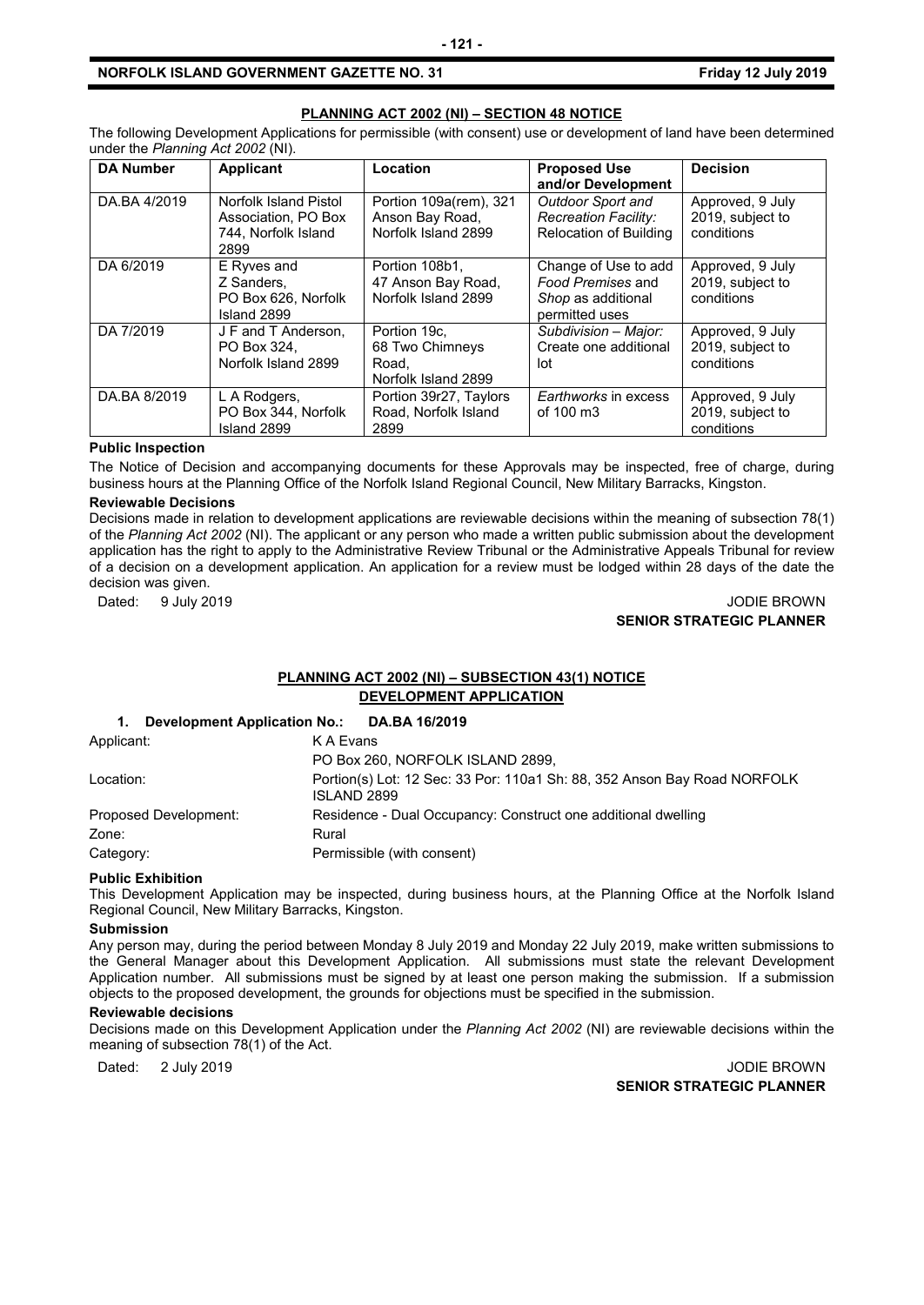# **NORFOLK ISLAND REGIONAL COUNCIL CLEANING CONTRACTS REQUEST FOR QUOTE 14/19**

The Norfolk Island Regional Council is seeking **quotes** for the cleaning of the following Norfolk Island Regional Council occupied premises:

- 1. New Military Barracks<br>2. Airport Terminal and C
- 2. Airport Terminal and Compound<br>3. Bi-Centennial Centre
- 3. Bi-Centennial Centre<br>4. Electricity Shed Ben
- 4. Electricity Shed Ben Christian Drive<br>5. Emergency Services Centre Fire S
- 5. Emergency Services Centre Fire Station<br>6. Legal & Workers Compensation Offices
- 6. Legal & Workers Compensation Offices<br>7. Liquor Bond Retail Store & Warehouse
- 7. Liquor Bond Retail Store & Warehouse<br>8. Norfolk Island Research Centre No.9 Q
- Norfolk Island Research Centre No.9 Quality Row
- 9. Records Section<br>10. Telecom Commu
- 10. Telecom Communications Centre<br>11. Visitor Information Centre
- 11. Visitor Information Centre<br>12. Munna's KAVHA
- Munna's KAVHA

Additional information relating to quote guidelines, cleaning specifications, and quote application form can be found on the Norfolk Island Regional Council website [www.norfolkisland.gov.nf/your-council/tenders-and-eoi.](http://www.norfolkisland.gov.nf/your-council/tenders-and-eoi)

Please note the following when responding:

| Quotes to be marked:   | Norfolk Island Regional Council Cleaning Contract RFQ 14/19                                                                                          |
|------------------------|------------------------------------------------------------------------------------------------------------------------------------------------------|
| Closing date:          | Monday 29 July 2019 at 4:00pm AEST                                                                                                                   |
| <b>Submissions:</b>    | Quotes can be placed in the Tenders Box in the Registry Office, Council Offices,<br>Kingston; or submitted by email to regional council @nirc.gov.nf |
| <b>Contact Person:</b> | Alistair Innes-Walker<br>E: alistair.innes-walker@nirc.gov.nf<br>$P: (+6723) 54002$                                                                  |

# **Addendum Notification for the NIRC Cleaning Contract RFQ 14/19**

The following specification has been added to the **NIRC Cleaning Contract Guidelines and Scope of Work Part C Scope of Work 3. Cleaning Specifications.** 

• Consumables: All consumables, such as toilet paper, paper rolls, and hand soap shall be provided at the contractor's expense

An amended copy of the Guidelines and Scope of Work is available on the Norfolk Island Regional Council website [www.norfolkisland.gov.nf/your-council/tenders-and-eoi](http://www.norfolkisland.gov.nf/your-council/tenders-and-eoi)

Dated: 5 July 2019 BRUCE TAYLOR **GROUP MANAGER SERVICES**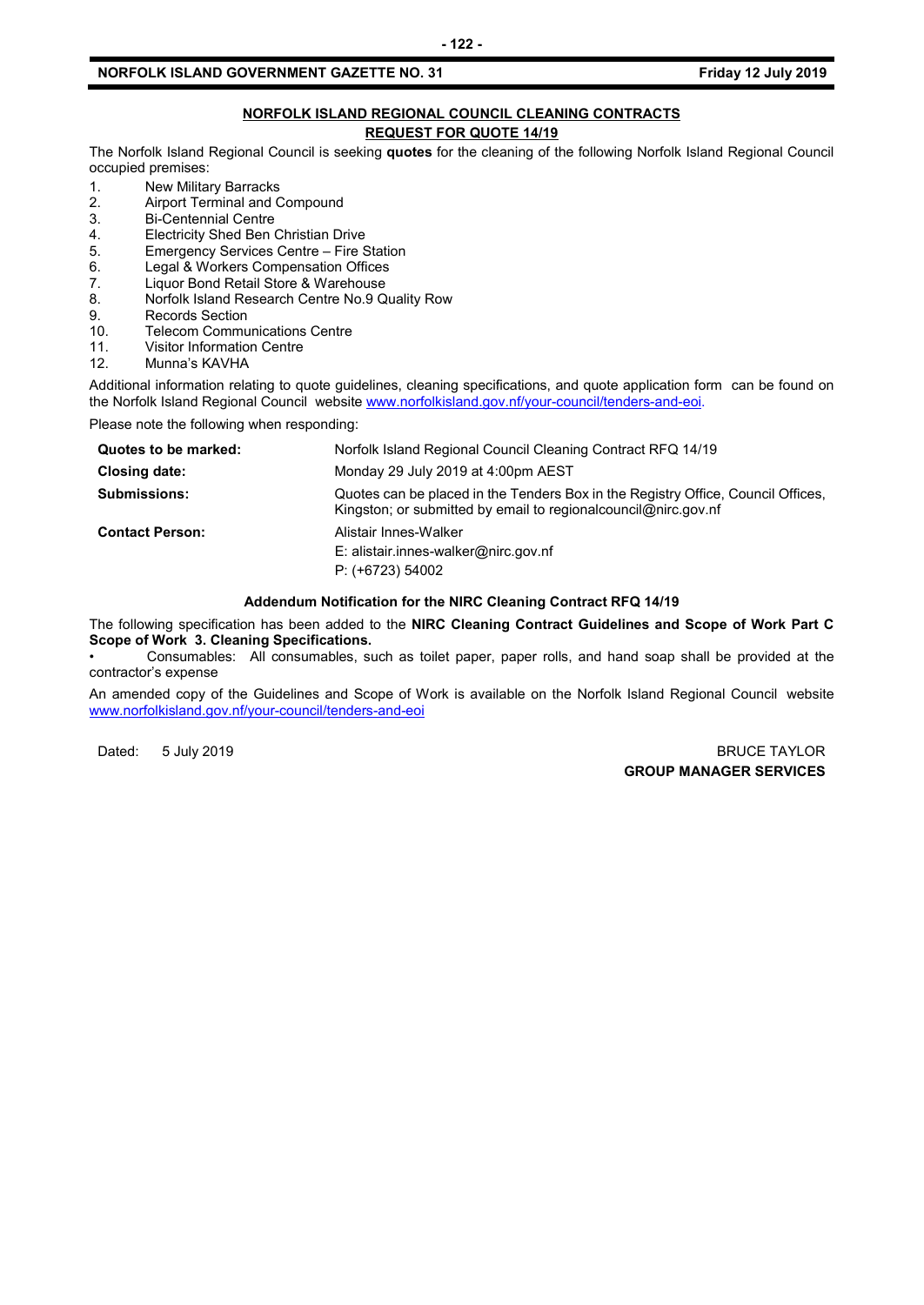# **ENERGY ECONOMIST CONSULTANT REQUEST FOR QUOTE 13/19**

The Norfolk Island Regional Council is seeking **quotes** from an Energy Economist to determine and document the financial impacts of engineering solutions designed to increase the renewable energy contribution to the Norfolk Island electricity supply.

The project will include an analysis of the following key areas: Solar PV yield of the proposed centralised solar PV system, optimal size of BESS system's capacity, energy configuration, potential operating modes, operational profile of diesel plant within the new hybrid system, quantification of expected diesel fuel cost savings, analysis of tariff structure and the impact of third-party funding possibilities.

Information relating to quote guidelines and scope of work can be found either on the Norfolk Island Regional Council<br>website www.norfolkisland.gov.nf/your-council/tenders-and-eoi or from Council's tendering portal at [www.norfolkisland.gov.nf/your-council/tenders-and-eoi](http://www.norfolkisland.gov.nf/your-council/tenders-and-eoi) or from Council's tendering portal at [www.tenderlink.com/norfolk/](http://www.tenderlink.com/norfolk/)

All enquiries relating to the quote documentation must be submitted via the online FORUM at www.tenderlink.com/norfolk/ via the quote notice. Requests for confidential documents referred to in the quote documents should be directed to the nominated contact person.

Please note the following when responding:

| Quotes to be marked:   | Norfolk Island Energy Economist Consultant RFQ 13/19                                                                                                                                                                                                                                                                                                                                                                                                                                                                                                 |
|------------------------|------------------------------------------------------------------------------------------------------------------------------------------------------------------------------------------------------------------------------------------------------------------------------------------------------------------------------------------------------------------------------------------------------------------------------------------------------------------------------------------------------------------------------------------------------|
| Closing date:          | Monday 29 July 2019 at 11:00am AEST                                                                                                                                                                                                                                                                                                                                                                                                                                                                                                                  |
| <b>Submissions:</b>    | Quotes can be placed in:<br>1. the Tenders Box in the Registry Office, Council Offices, Kingston, or<br>2. via the Tenderlink electronic tender box at www.tenderlink.com/norfolk/.<br>Respondents to Tenderlink will receive a Successful Submission Receipt<br>timed and dated upon completion. Should assistance be required please use<br>the online manual on the portal under Support/Online Manuals/Making a<br>Submission or contact Tenderlink Customer Support on 1800-233-533 or if<br>calling from Norfolk Island dial +61-1800-233-533. |
| <b>Contact Person:</b> | Alistair Innes-Walker<br>E: alistair.innes-walker@nirc.gov.nf<br>$P: (+6723) 54002$                                                                                                                                                                                                                                                                                                                                                                                                                                                                  |
| 21 June 2019<br>Dated: | <b>BRUCE TAYLOR</b><br><b>GROUP MANAGER SERVICES</b>                                                                                                                                                                                                                                                                                                                                                                                                                                                                                                 |

# **FREIGHT HANDLING LOGISTICS (SUPPLY OF SELF-PROPELLED BARGE) REQUEST FOR TENDER SPT781920NIRC (15/19)**

Regional Procurement, on behalf of the Norfolk Island Regional Council, is calling for the above Tender. Please refer to TenderLink for full details and to download the Tender documents for a non-refundable fee of \$50.00.

| Closing date:                | 10:00am, Tuesday 13 August 2019                                |
|------------------------------|----------------------------------------------------------------|
| Information and submissions: | via Tenderlink: www.tenderlink.com/regionalprocurement         |
| <b>Contact person:</b>       | For general enguiries ONLY – Mark Kentish on (02) 4978 4017 or |
|                              | Support Services on (02) 4978 4046.                            |

Dated: 19 July 2019 **MURRAY THOMPSON MANAGER PLANNING & ENVIRONMENT**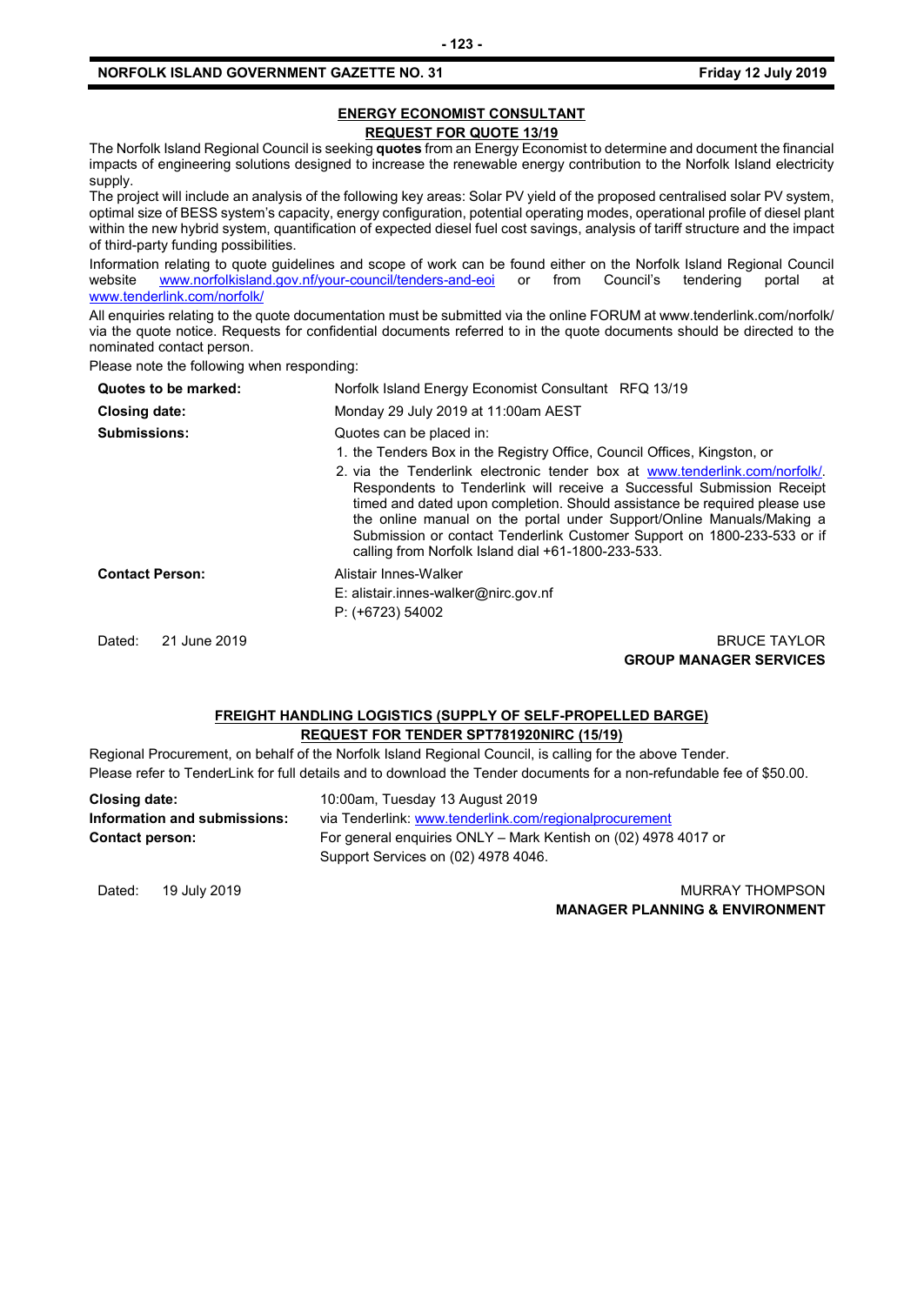# **NORFOLK ISLAND AIRPORT MASTER PLAN REQUEST FOR TENDER 11/19**

The Norfolk Island Regional Council seeks to appoint a suitably qualified and experienced consultant who has demonstrated experience in the delivery of quality outcomes in Master Planning and the design of major regional airports with an understanding of the remoteness and uniqueness of Norfolk Island for an Airport Master Plan.

**Forms and Lodgement**

**REGISTRATION:** Documents can be downloaded from Council's tendering portal at [www.tenderlink.com/norfolk](http://www.tenderlink.com/norfolk) Documents are divided into two categories: "Tender Information" and "Returnables".

"Tender Information" refers to the documents and conditions that outline the requirements of the tender and associated contract.

"Returnables" refers to the documents that must be completed as outlined in the Instructions for Tender Submissions below.

**ENQUIRIES:** All enquiries relating to the proposed contract must be submitted in writing on the FORUM at www.tenderlink.com/norfolk/ via the tender notice.

**SUBMISSIONS:** Completed responses must be submitted via the electronic tender box (see option below). Respondents will receive a Successful Submission Receipt timed and dated upon completion. Should assistance be required please use the online manual on the portal under Support/Online Manuals/Making a Submission, or contact Tenderlink Customer Support on 1800-233-533 or if calling from Norfolk Island dial +61-1800-233-533.

Complete tenders (i.e. containing all completed schedules, documents, information and details required) shall be considered ONLY if received as specified below.

(a) Tender must be submitted electronically to the Electronic Tender box at www.tenderlink.com/norfolk before the deadline for the close of tender. The submission MUST BE COMPLETE as described in this Invitation to Tender,

(b) Alternately, a hard copy may be lodged into the Tender Box located at the address shown in the Invitation to Tender document. This hard copy must be enclosed in a sealed envelope or package.

**CLOSING DATE AND TIME:** Tenders close at 10:00 am AEST on 07 August 2019 and submissions must be fully received by this time. The Norfolk Island Regional Council is not bound to accept the lowest priced tender or all or any part of a tender and reserves the right to conduct the Request for Tender process and select the successful respondent(s) as it sees fit. The Norfolk Island Regional Council staff are unable to respond to verbal enquiries in relation to the proposal. Late, verbal or emailed proposals will not be accepted.

Dated: 21 June 2019 **BRUCE TAYLOR MANAGER GROUP SERVICES**

#### **COMMUNITY GRANTS PROGRAM**

Applications are invited under the 2019-2020 round of the Community Strategic Plan Grant program offered by the Norfolk Island Regional Council. (Excludes the Tertiary Education Bursary which will open in January 2020).

**Application closing date:** 19 August 2019 at 4:00pm **Information and submissions:** [www.norfolkisland.gov.nf/council/grants-program](http://www.norfolkisland.gov.nf/council/grants-program)

Contact Officer – Anita French, Grants Officer, +6723 22001 Ext. 103 or [anita.french@nirc.gov.nf](mailto:anita.french@nirc.gov.nf)

Dated: 12 July 2019 LOTTA JACKSON **GENERAL MANAGER**